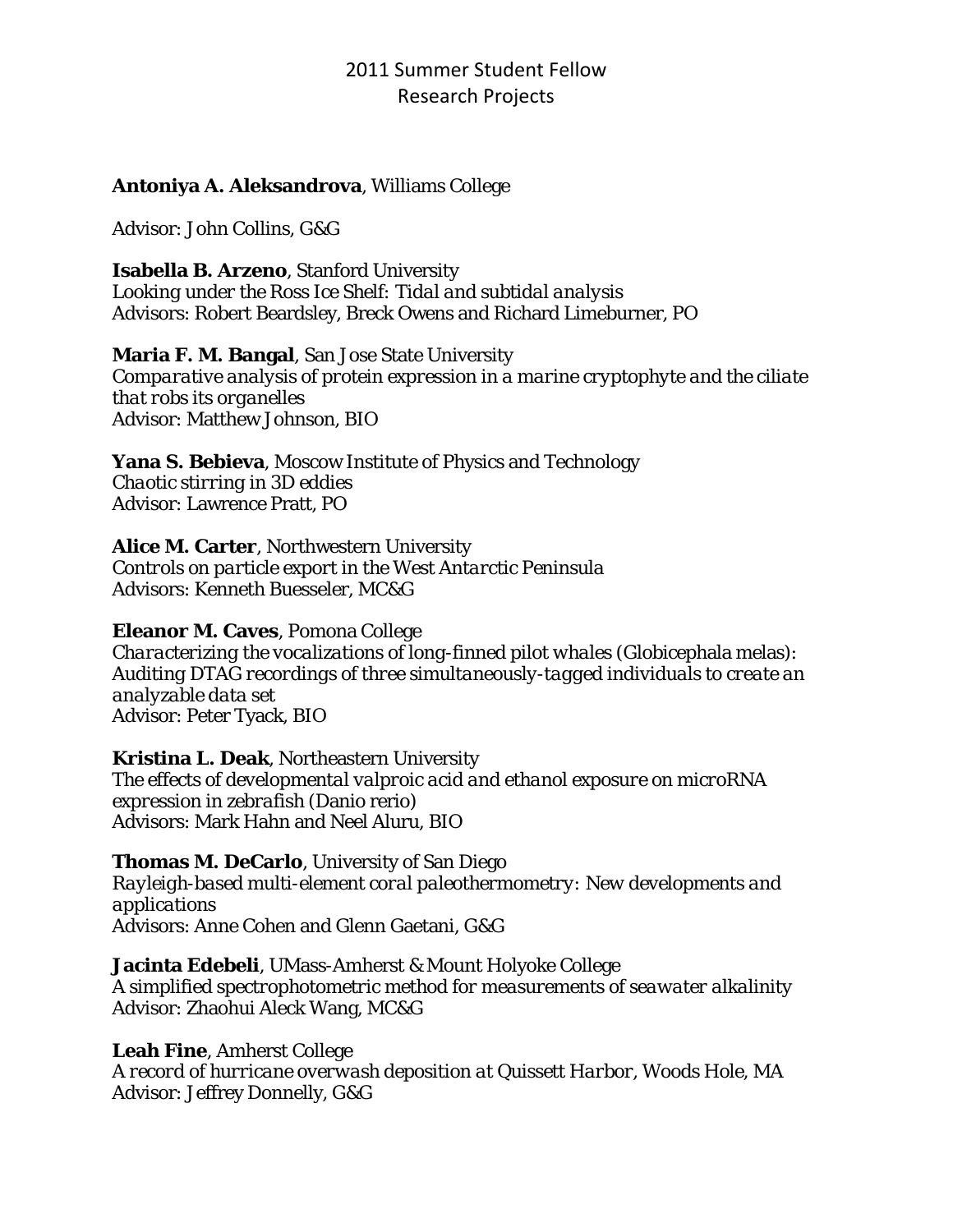#### **Anne Sasha Glanville**, University of Kansas

*The roles of the tropics and the North Pacific in Pacific decadal variability*  Advisor: Young-Oh Kwon, PO

#### **Niya G. Grozeva**, Stony Brook University

*Modeling geochemical environments in black smoker chimneys at the Kilo Moana vent field*  Advisor: Margaret Tivey, MC&G

**Eric Hawley**, DePauw University *Cytochrome P450 regulation in the early development of two teleosts,* Danio rerio *and* Fundulus heteroclitus Advisor: John Stegeman, BIO

**Grant Jiang**, University of Maryland, College Park *Carbon variability off the West Antarctic Peninsula coast* Advisors: Scott Doney and David Glover, MC&G

#### **Maxwell Kaplan**, University of St. Andrews, Scotland

*Impact of elevated CO2 conditions on paralarval longfin squid (*Loligo pealeii*) development and early life*  Advisor: T. Aran Mooney, BIO

#### **Katelyn M. Lewis**, Western Washington University

Advisor: Robert Pickard, PO

#### **Max K. Lloyd**, Amherst College

*Constraining cooling rates of UHP metamorphic rocks with closure temperature geospeedometry: a case study from the Dabie orogen* Advisor: Nobumichi Shimizu, G&G

#### **Joseph J. Lozier**, Yale University

Sponsors: Steven Jayne and Louis St. Laurent, PO

**Casey C. Maue**, Stanford University *Continuous CH4 flux measurements from the shallow Beaufort Sea using cavity ringdown spectroscopy (CRDS)*  Advisor: John Pohlman, USGS

**Alyssa J. McKenna**, Mount Holyoke College *Groundwork for a Toolbox in MATLAB to Analyze CT Scans of Coral* Advisor: Hanumant Singh, AOPE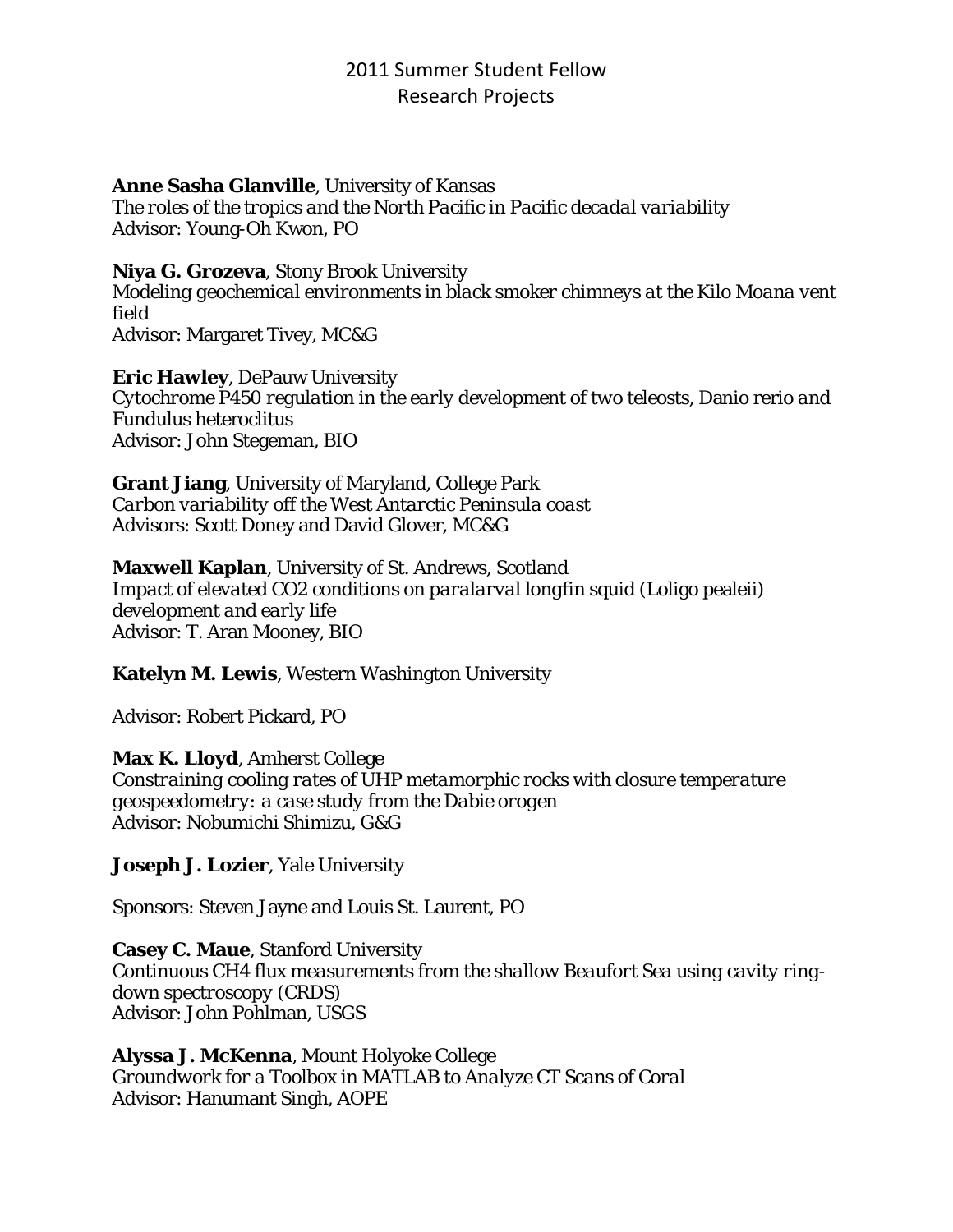#### **Kevin T. Mori**, Stanford University

*SuPR-DUPR: Design of an AUV hydrothermal vent sampler*  Advisor: Dana Yoerger and John 'Chip' Breier, AOPE

#### **Molly A. Moynihan**, Cornell University

*Biogeochemical Modeling of West Falmouth Harbor* Advisor: Neil Ganju, USGS

#### **Catrion Munro**, University College London

*Tracking habitat use of mobile hydrothermal vent fauna along the East Pacific Rise*  Advisor: Timothy Shank, BIO

## **Sujata A. Murty**, Oberlin College

*Multi-century records of NAO variability using spatial SST gradients from Red Sea corals*  Advisor: Konrad Hughen, MC&G

## **Alison O'Connor**, Oberlin College

*Mercury speciation and distribution in a wastewater-impacted groundwater plume*  Advisor: Carl Lamborg, MC&G

#### **Olivia N. Osicki**, University of Cambridge, UK

*Constraints on mineralogy and primary productivity in hydrothermal vent plumes of the Lau Basin*  Advisor: John 'Chip' Breier, AOPE

# **Nivette M. Pérez Pérez**, University of Puerto Rico at Humncao

Analysis of zooplankton in internal waves at Stellwagen Banks Advisor: Jesús Pineda, BIO

**Ana Karina Ramos Musalem**, Universidad Nacional Autónoma de México *Experiments on tilting horizontal shear layers*  Advisor: Karl Helfrich, PO

#### **Emlyn Resetarits**, Columbia University

*Distribution patterns of toxic* Pseudo-nitzschia *species on Georges Bank during the spring/summer transition in 2010*  Advisor: Donald Anderson, BIO

**Rose Stanley**, Cornell University *A review of Federal aquaculture legislation*  Advisors: Hauke Kite-Powell and Porter Hoagland, MPC